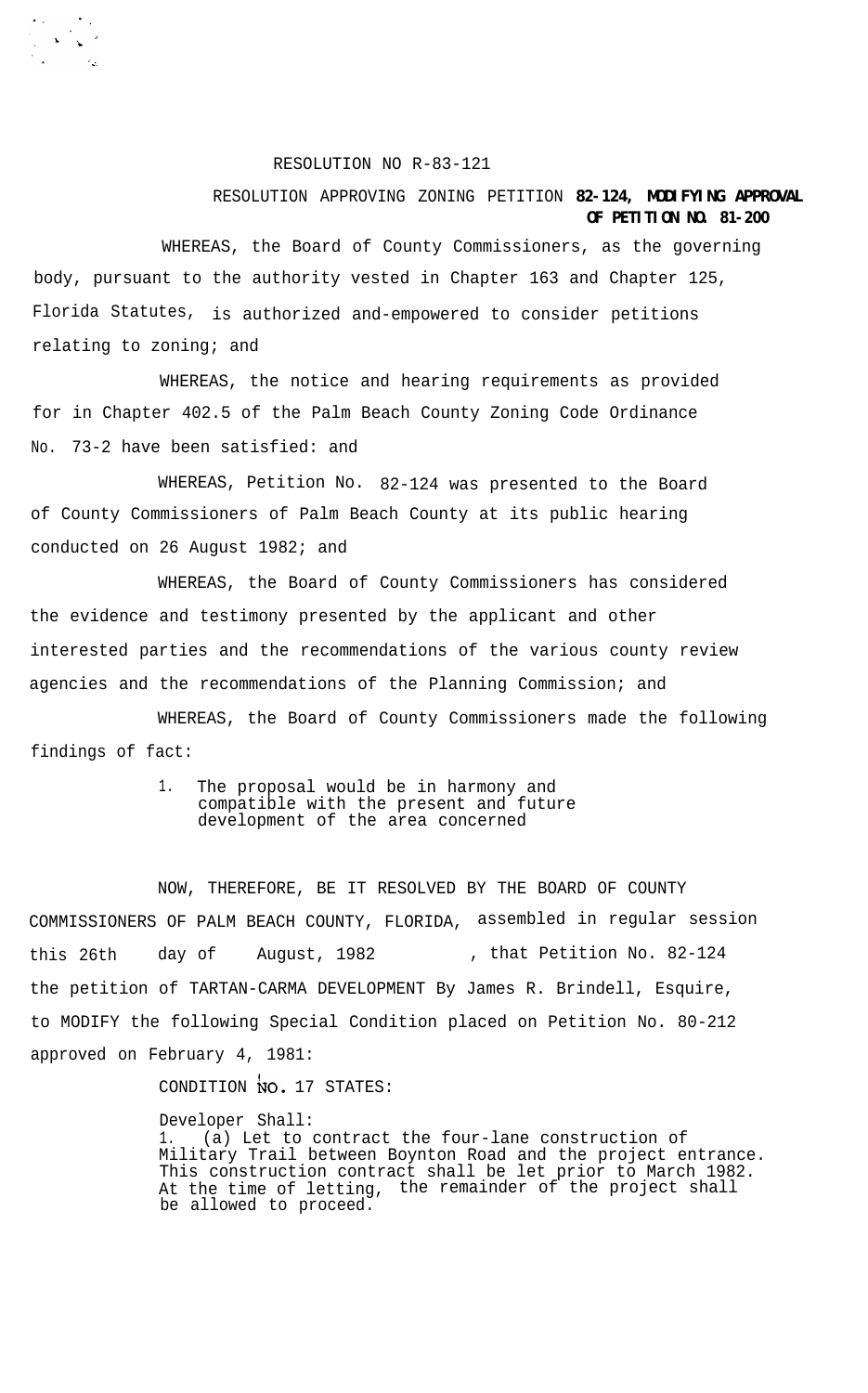REQUEST: MODIFY CONDITION NO. 17 TO READ AS FOLLOWS:

- 17. Developer shall let to contract the four-lane construction of Military Trail between Boynton Road and the project entrance as set forth herein:
	- a. Developer shall award contracts for the clearing of the right-of-way for said road construction within sixty (60) days after receipt of written certification from the County that the right-of-way has been acquired. The clearing of said right-ofway shall be completed within ninety (90) days of the awarding of the contract for the clearing of the right-of-way, unless completion is prevented by circumstances beyond the control of the developer;
	- b. Within five (5) days of the completion of the clearing of the right-of-way, the developer shall notify the County of said completion so that any necessary relocation of utility lines can be undertaken by the utility companies or the County:
	- **C .** Developer shall award the contract for the road construction required by this condition within ninety (90) days of receipt of written notice from the County that all utility line relocations have been completed. Actual road construction shall commence within fourteen (14) days after the contract has been awarded;
	- d. At the time of awarding the contract for the construction of Military Trail required by this condition, the remainder of the units authorized for construction in the project by this resolution shall be allowed to proceed to construction. In the alternative, the developer shall be entitled to proceed with the construction of said remainder of units at any time developer posts a \$2 million surety for the construction of Military Trail required by this condition.

Said property located at the northeast corner of the intersection of Hagan Ranch Road and 125th Street South, being<br>bounded on the east by Military Trail (S.R.809) and North bounded on the east by Military Trail (S.R.809) and North of L.W.D.D. Lateral Canal No. 28, was approved, and condition No. 17 appearing in Resolution No. 81-200, is hereby amended to read:

- 17. Developer shall let to contract the four lane construction of Military Trail between Boynton Road and the project entrance as set forth herein:
	- a. Developer shall award contracts for the clearing of the right-of-way for said road construction within sixty (60) days after receipt of written certification from the County that the right-of-way has been acquired. The clearing of said right-of-way shall be completed within ninety (90) days of the awarding of the contract for the clearing of the right-of-way, unless completion is prevented by circumstances beyond the control of the developer;
	- b. Within Five (5) days of the completion of the clearing of the right-of-way, the developer shall notify the County of said completion so that any necessary relocation of utility lines can be undertaken by the utility companies or the County;